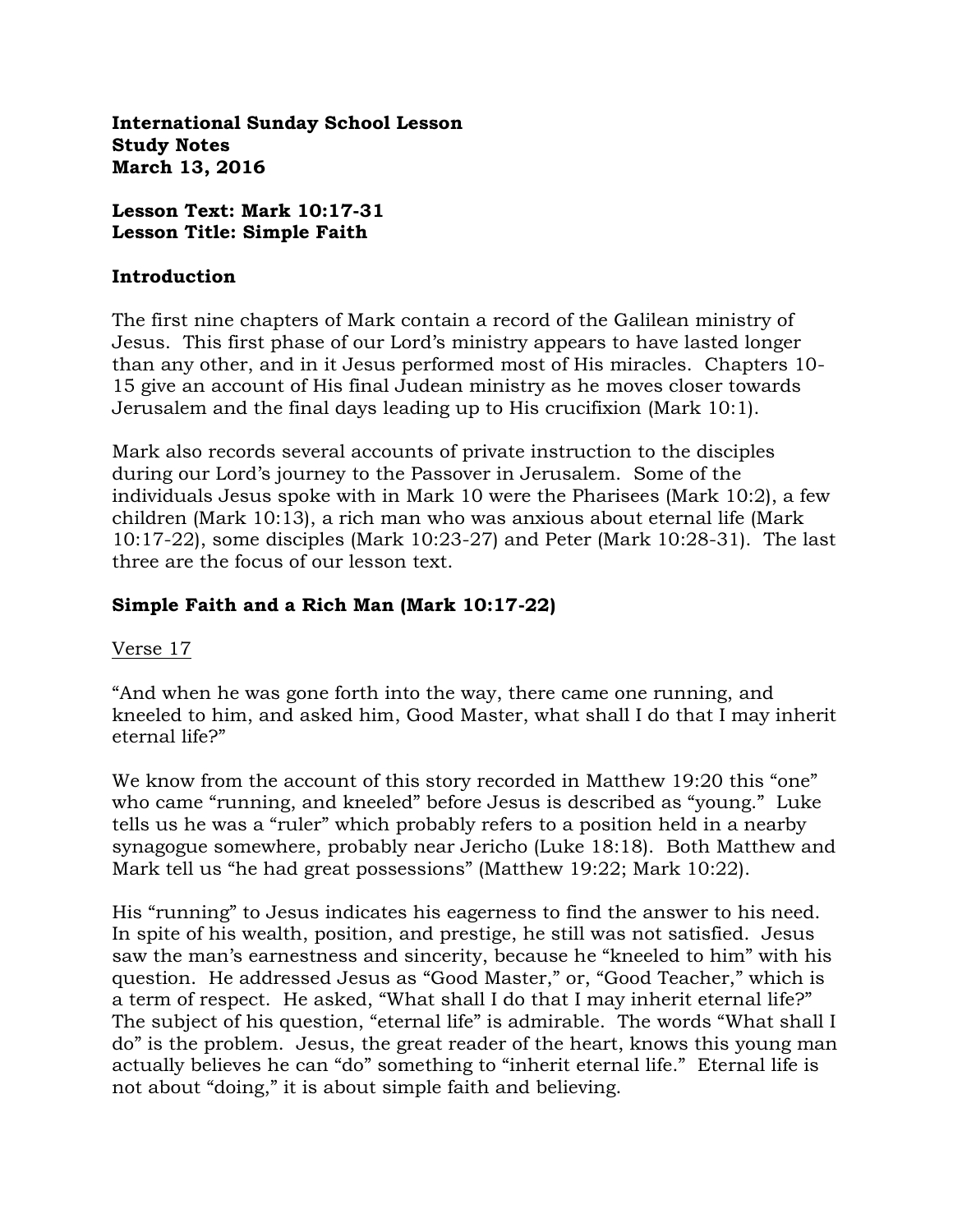## Verse 18

"And Jesus said unto him, Why callest thou me good? there is none good but one, that is, God."

The emphasis in this verse is not on "thou" or "me;" it is on "good." Jesus was not disclaiming goodness or denying His deity. He wants the young man to recognize His true identity as the God-man. Jesus is saying, "Why call me good, unless you recognize me as God, for none is good but God." This mild rebuke means Jesus will not allow someone to address Him with mere social courtesy.

By asking the young man this question, Jesus sought to achieve two goals. First, He attempted to turn the attention of the young man to God, who alone is essentially good and therefore worthy of trusting. Second, He attempted to correct the young man's superficial view of what was "good" in life. In this case, the young man obviously viewed wealth and riches as "good."

### Verse 19

"Thou knowest the commandments, Do not commit adultery, Do not kill, Do not steal, Do not bear false witness, Defraud not, Honour thy father and mother."

In response to the young man's question, "What shall I do that I may inherit eternal life," Jesus met him on his own turf, reminding him if eternal life was to be based upon works, he already "knew" the requirements of the law. Jesus citied a summary abbreviation of several of the commandments for the purpose of self-examination on the young man's part.

"Thou knowest the commandments" means this young man saw only works as a means of salvation. In that regard, he had no need for Jesus to teach him. If keeping the law was the requirement for salvation, he already knew what he needed. Jesus' point is, perfect obedience to the law without failure would bring eternal life, theoretically speaking. However, this young man apparently had not realized because of his sin nature it was impossible for him to keep the commandments perfectly.

### Verse 20

"And he answered and said unto him, Master, all these have I observed from my youth."

The rich young man was a conscientious man. He claimed to have kept God's commandments perfectly from his "youth." "Youth" indicates this man was young, possibly in his teens or early adulthood. While we cannot be sure of his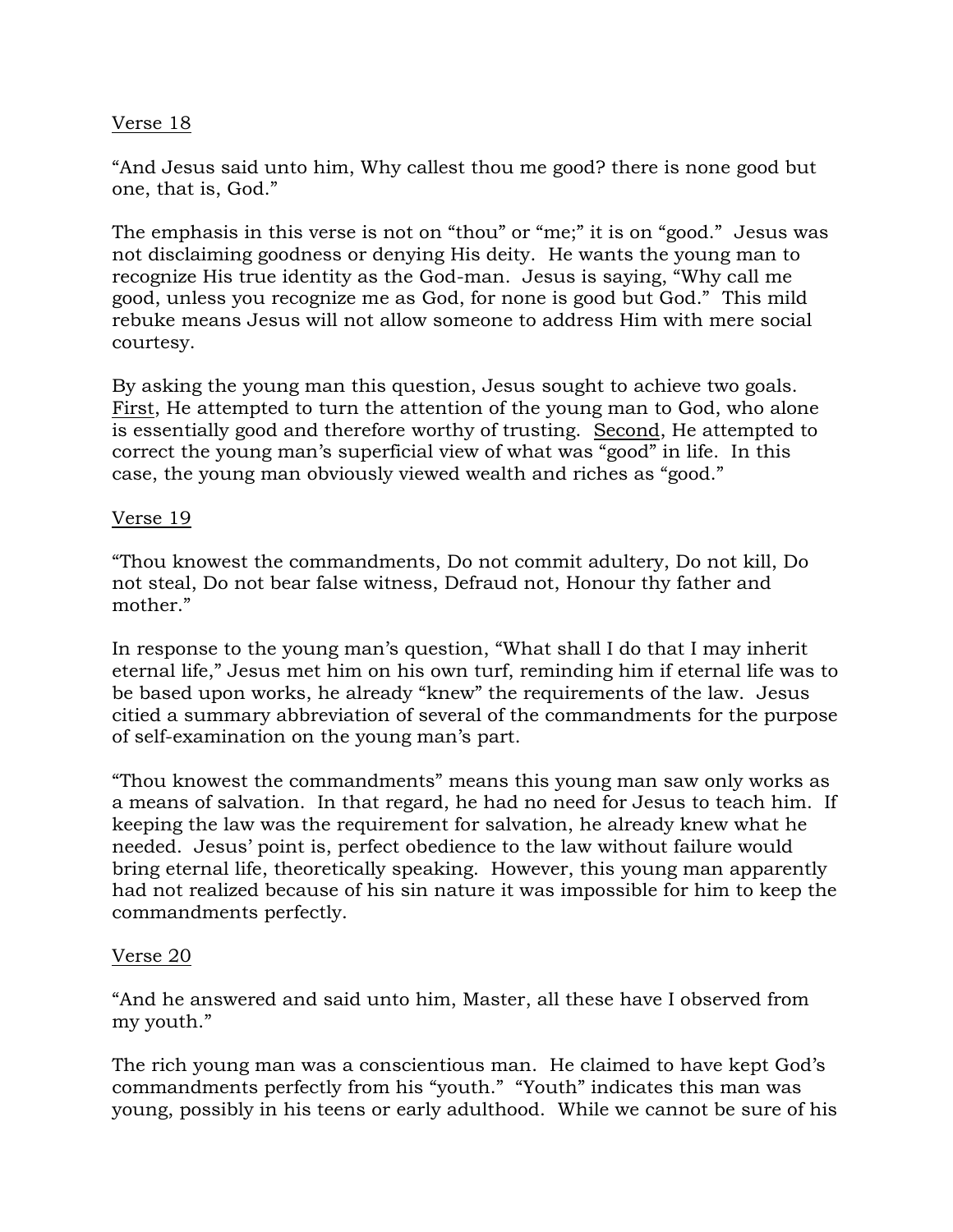exact age, we can conclude he came to Jesus early in life, which is beneficial to anyone. So many people waste their entire life on self and sin and never give thought to eternity. At least this "young" man is talking to Jesus.

The young man also wanted to know what else was necessary for "eternal life." In all probability the young man's claim to have "observed" the law was true as far as external obedience was concerned. He did not seek to deceive Jesus by his statement. However, the truth is he was breaking the First Commandment by making his possessions his god. Could he have kept the Law flawlessly? No. He may have kept it externally, but he could not have kept it perfectly in his heart (Jeremiah 17:9; Romans 10:10).

*Note: This young man is not ignorant. He just does not understand how to get to heaven and he wants to know. This young man is near salvation. He is kneeling in the immediate presence of the Savior and asking the right question. Do you know how to get to heaven? If not, are you willing to ask? When Jesus answers and tells us to repent of your unbelief and confess your sins, are you willing to place simple faith and trust in His Jesus? If so, you can have eternal life (John 3:16; 6:68; Acts 4:12; Romans 6:23).* 

## Verse 21

"Then Jesus beholding him loved him, and said unto him, One thing thou lackest: go thy way, sell whatsoever thou hast, and give to the poor, and thou shalt have treasure in heaven: and come, take up the cross, and follow me."

"Beholding" means "intense, searching gaze." Jesus looked right into his soul. He recognized the young man's sincere desire to satisfy his spiritual hunger and saw the tremendous possibilities in this young man if he would simply trust Him for salvation.

Jesus' love for this young man is the basis of His response and directions. "One thing thou lackest: go thy way, sell whatsoever thou hast, and give to the poor, and thou shalt have treasure in heaven: and come, take up the cross, and follow me." Jesus directed the young man to sale all his possessions, give the proceeds of the sale to the poor, identify himself with Christ in the shame and humiliation of the cross and follow him. The point Jesus was making was not that eternal life can be obtained by giving to the poor, but people are unable to receive eternal life because of possessions, things, and earthly attachments. Unfortunately, the young man was not willing to do what Jesus asked.

"Take up the cross, and follow me" is a command for renunciation of earthly possessions and living for self. To "take up the cross" and "follow Jesus" involves total self-renunciation and total commitment to Jesus Christ. When the young man heard the word "cross" he would know immediately Jesus was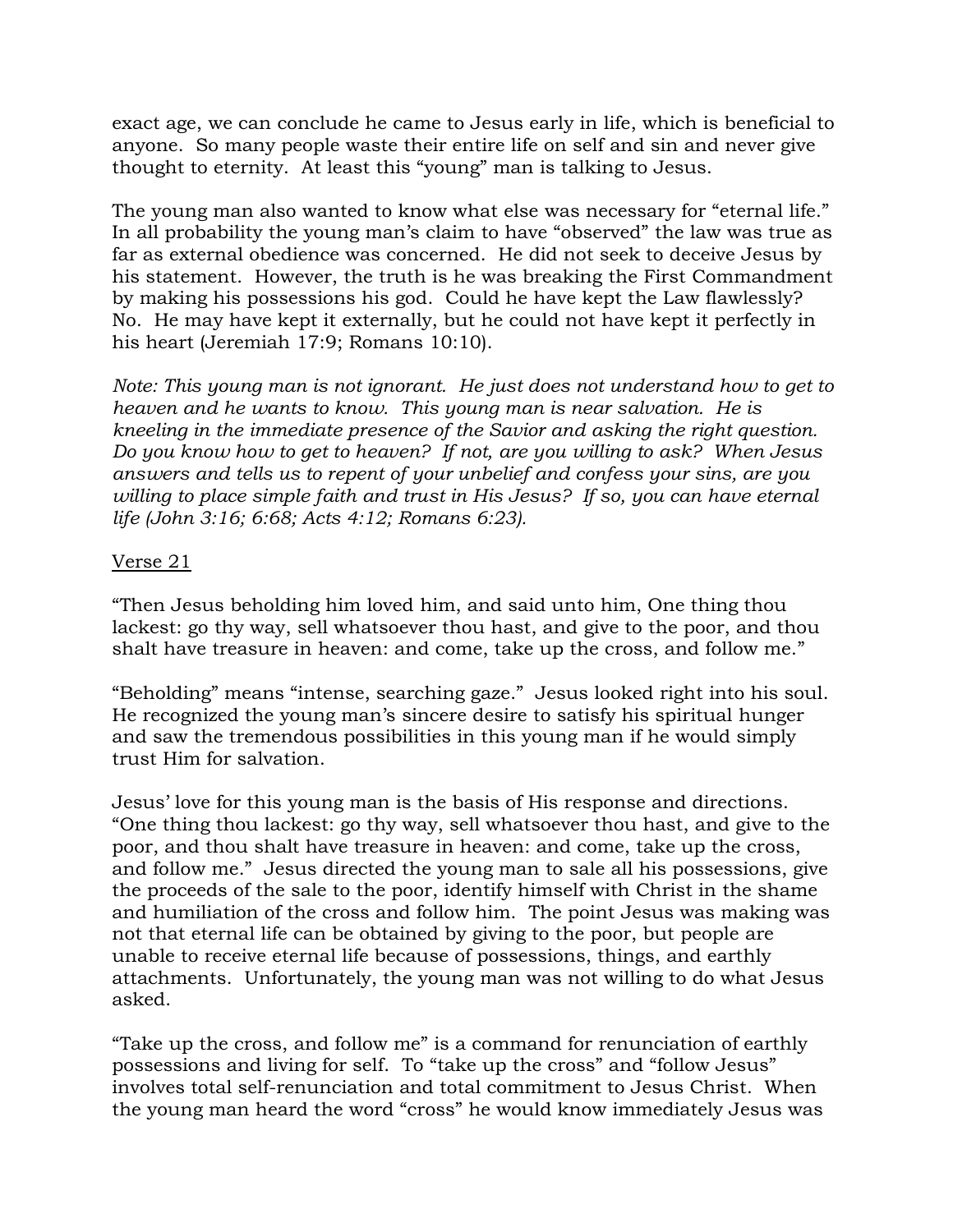speaking about death. Simple faith is about the cross, following Jesus Christ, and living in obedience to Him. To be a disciple of Jesus is to be willing to identify with the "cross" and be willing to die for Him.

## Verse 22

"And he was sad at that saying, and went away grieved: for he had great possessions."

The young man longed for eternal life but made a fatal choice. He was attached to his earthly possessions and therefore forfeited eternal life. He went away "sad at Jesus' saying."

"Sad" comes from the Greek word, *stoog-nad-zo*, and means "the dark sky covered with clouds." This sincere young man went out into the darkness lost and alone with nothing to hold onto but his earthly possessions. His earnestness turned to sadness. Simple faith in Christ could have changed his life forever.

# **Simple Faith and Jesus' Disciples (Mark 10:23-27)**

## Verse 23-25

"And Jesus looked round about, and saith unto his disciples, How hardly shall they that have riches enter into the kingdom of God! And the disciples were astonished at his words. But Jesus answereth again, and saith unto them, Children, how hard is it for them that trust in riches to enter into the kingdom of God! It is easier for a camel to go through the eye of a needle, than for a rich man to enter into the kingdom of God."

Following the interview with the young man Jesus proceeded with a word of private instruction to "his disciples." He asked, "How hardly shall they that have riches enter into the kingdom of God!" "Riches" may suggest more than monetary wealth. It is a broad term which could well be translated "things." It included business dealings, goods, and a variety of luxuries.

Our Lord's words "astonished" his disciples because they ran contrary to Jewish thinking. "Astonished" means "bewildered." It was commonly supposed in the Jewish mind that "riches" were a sign of divine favor. Much like the health wealth gospel preached today where financial blessings are a sign of being right with God. Jesus made it crystal clear that riches may be a handicap rather than an asset. This was a truth so foreign to Jesus' disciples that he repeated it to enforce its truth. Yet Jesus thought it was a basic truth to be understood for the word with which He addressed the disciples is "children." "Children" is a word used for those receiving their first lessons.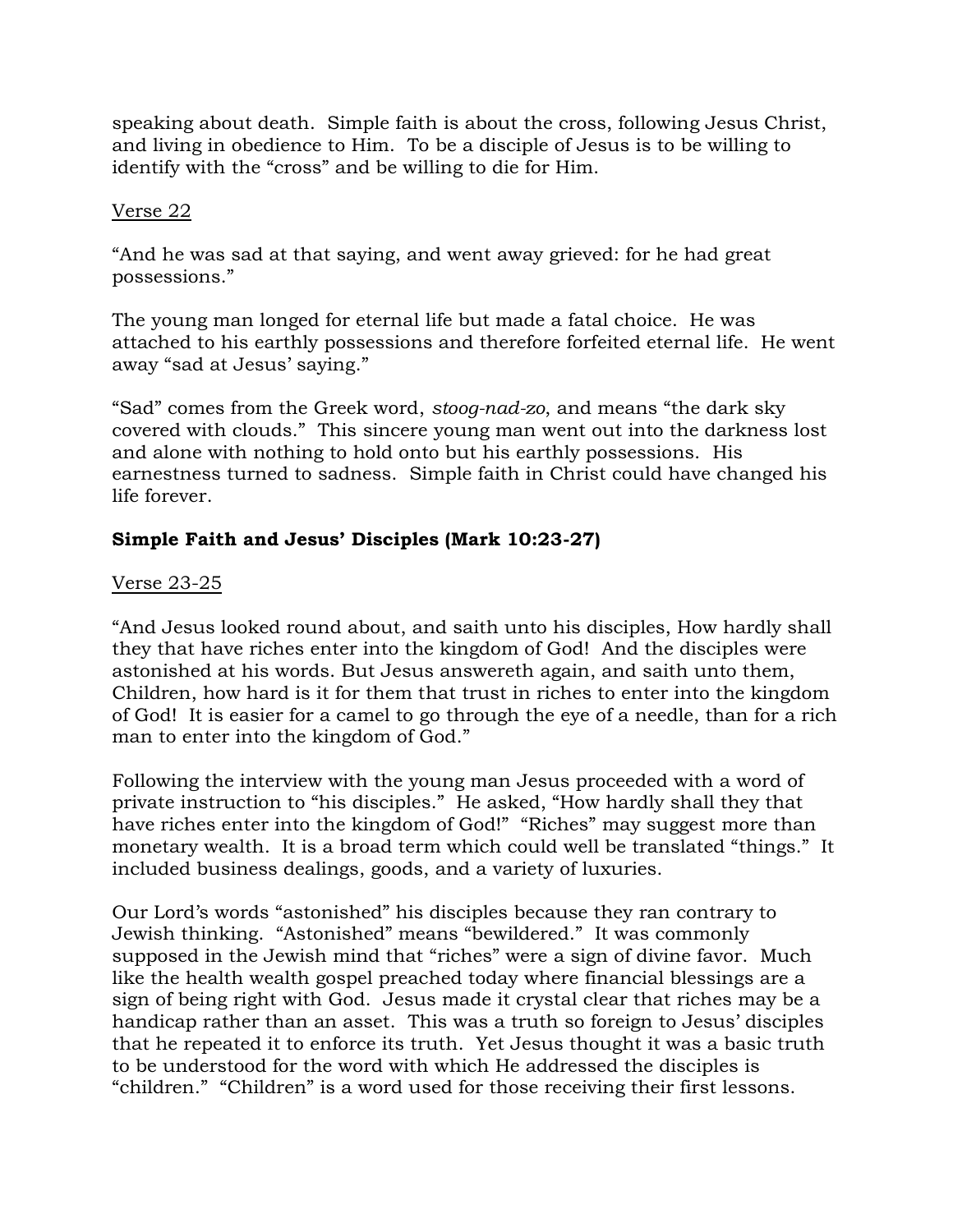Twice Jesus used the words "hard to enter the kingdom of God." The words "hardly" and "hard" mean "impracticable." In other words, Jesus is saying, "You cannot imagine how difficult it is to get to heaven trusting in riches. It is impossible." If His uses of the word "hardly" and "hard" was not enough, in His next breath He uses a figure of speech that leaves the impression that it is impossible for a rich man to go to heaven. "It is easier for a camel to go through the eye of a needle, than for a rich man to enter into the kingdom of heaven." The "eye of a needle" must be taken literally to balance with Jesus' solemn and serious warning. The "eye of a needle" does not refer to a gate in the wall of a city that would require a camel to bow down in order to access. The words "eye of a needle" was a Jewish statement to emphasize the impossible. Jesus was saying it was impossible for a man like the rich young man He had just encountered, to go to heaven while still holding on to his riches.

# Verse 26

"And they were astonished out of measure, saying among themselves, Who then can be saved?"

Literally "astonished out of measure" means "shocked or stricken with panic." Their astonishment as J.B. Phillips writes, "knew no bounds." The disciples were utterly dumbfounded. They asked, "Who then can be saved?" It was their theological presupposition that riches indicated God's favor. If a rich man could only with difficulty be saved, how could others be saved?

# Verse 27

"And Jesus looking upon them saith, With men it is impossible, but not with God: for with God all things are possible."

In spite of their astonishment, Jesus was able to press home the message salvation is impossible for any man to achieve by his own works. Jesus said, "With men it is impossible, but not with God: for with God all things are possible." Even the impossible task of saving sinful men is "possible," but only "with God." How beautifully and masterfully our Lord conveyed the ultimate truth in salvation, that is, it is wholly a work of God in saving grace. He can save the rich, however improbable that might be! Bless His name!

# **Simple Faith and Peter (Mark 10:28-31)**

### Verse 28

"Then Peter began to say unto him, Lo, we have left all, and have followed thee. And Jesus answered and said, Verily I say unto you, There is no man that hath left house, or brethren, or sisters, or father, or mother, or wife, or children, or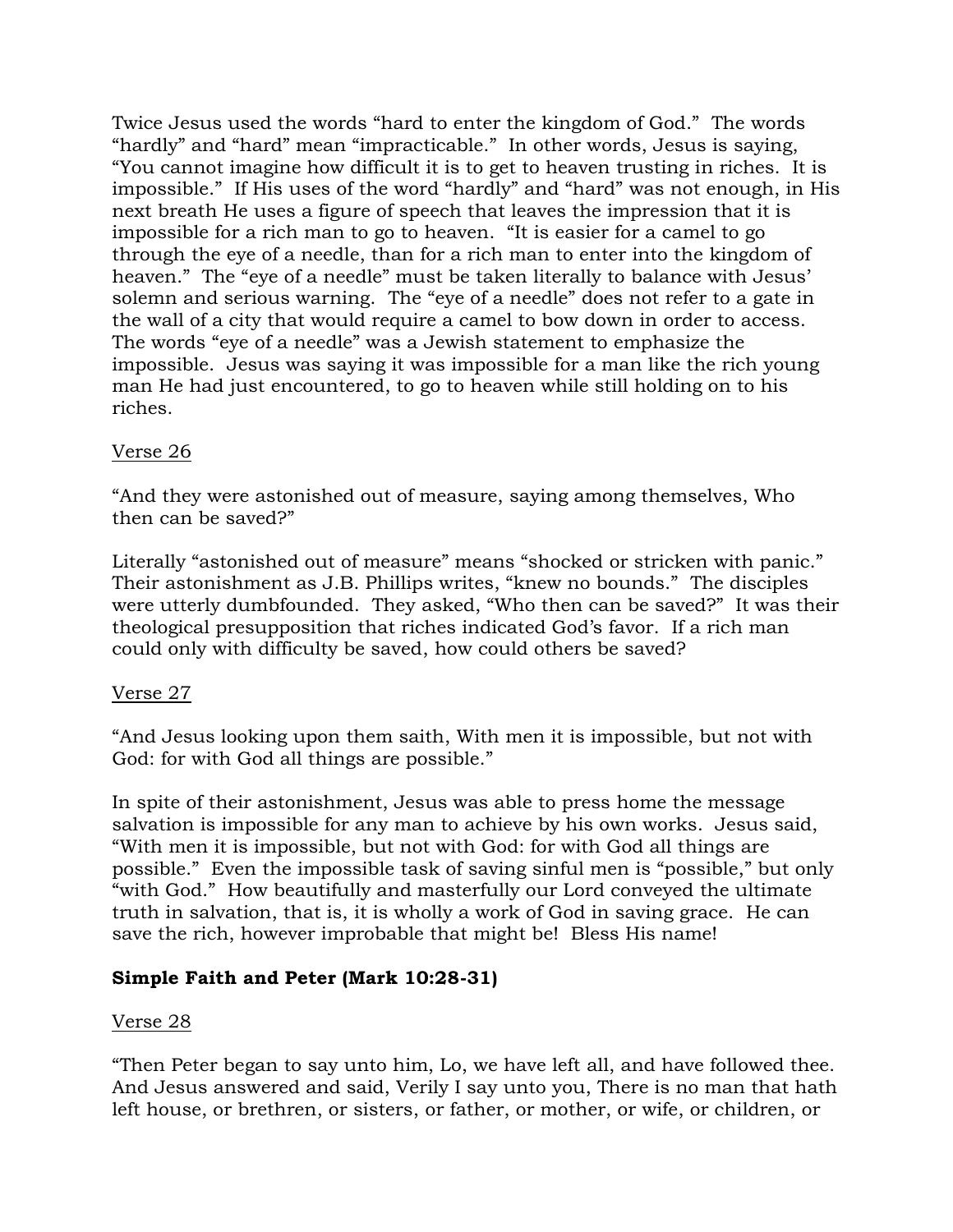lands, for my sake, and the gospel's, But he shall receive an hundredfold now in this time, houses, and brethren, and sisters, and mothers, and children, and lands, with persecutions; and in the world to come eternal life."

Peter's mind immediately starting spinning and he said, "Lo, we have left all, and have followed thee." Peter is suggesting to Jesus he and the disciples had done the very thing required of Jesus in that they had left all to follow him and they did not have earthly possessions. There seems to be a hint of discontent or question among Peter and the disciples as to what they will get in return for what they had given up to follow Jesus.

Jesus' response to Peter in verse 29 began with "Verily" or, what he was about to say was going to be a new revelation of truth to them. He reassuringly affirmed there would be compensation for those whose hearts are centered on heaven. There will be ample rewards for sacrifices here on earth (verses 29- 31). Everyone who had forsaken the things most precious and dear to them would "receive an hundredfold now in this time" and "in the world to come eternal life." An "hundredfold" was the generous measure of the abundance of earthly blessings given to the followers of Christ. To follow Christ means we will be rewarded and given back all we have sacrificed, although it will all be in another form and for another purpose and have another value.

"With persecutions" was a stern reminder to Peter, the disciples, and to us that while we enjoy the blessings and benefits of following Christ, trouble will be a part of our present experience. Simple faith in Christ does not mean a life of wealth, health, and ease. Persecutions were natural to the following of the Lord in Jesus' day, the days of the apostles, and must be expected today (John 15:18-20).

# Verse 31

"But many that are first shall be last; and the last first."

Jesus presented a final word of assurance to Peter and His disciples by declaring God's assessment of greatness is not the same as the world. Indeed, in any instances God's judgment will reverse the judgment of the world. The young ruler and others like him might be rated high by the standards of the world, but not by God. To the contrary, those accounted to be small and insignificant by men may be considered great in the eyes of God. The difference is simple faith in Jesus Christ.

# **Conclusion**

The rich young man probably had access to most venues of his day. He was no doubt greeted and welcomed with open arms among the rich and famous. The text indicates he was a moral man who earnestly kept God's law and